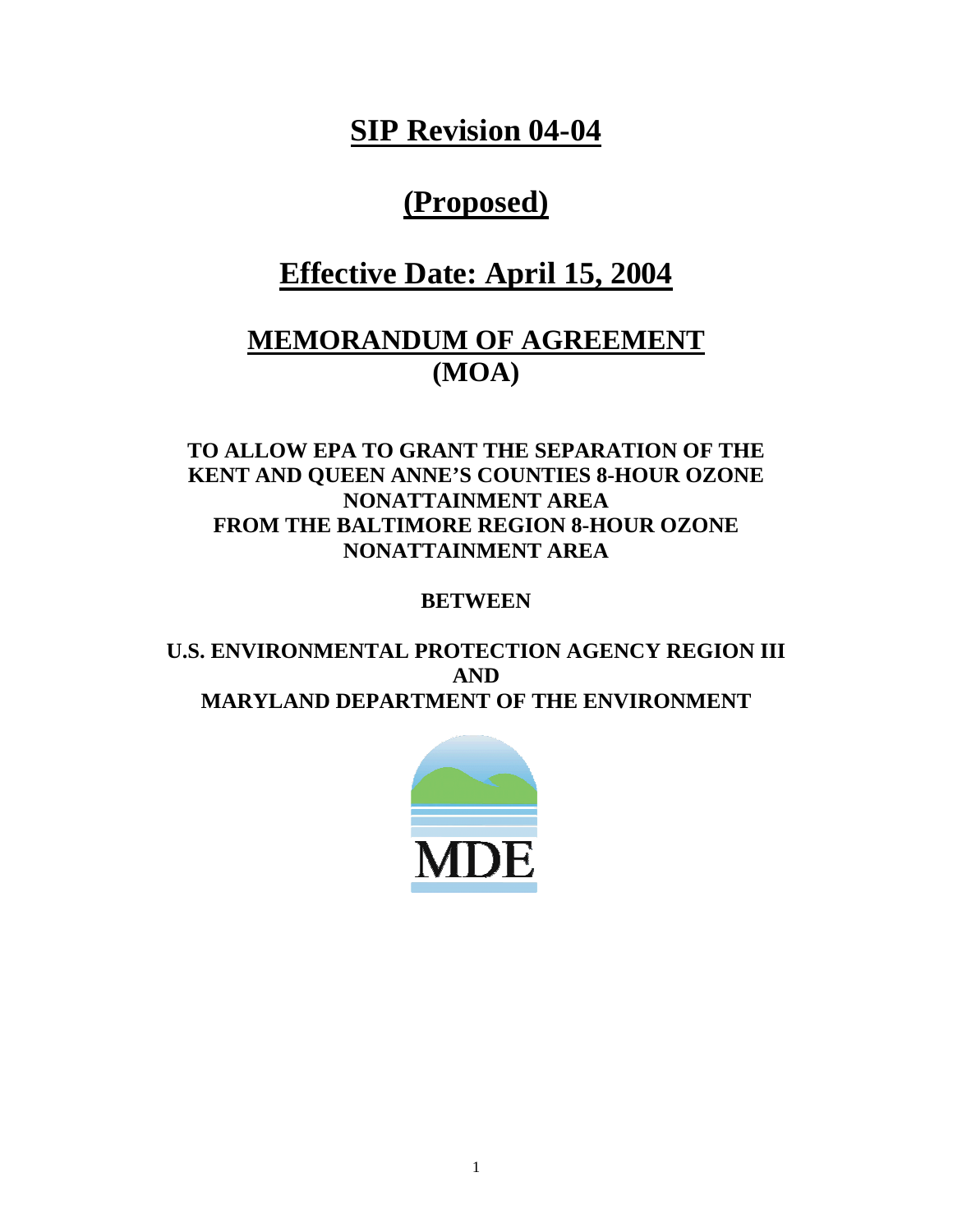WHEREAS, By April 15, 2004, the United States Environmental Protection Agency (EPA) is required to publish a notice in the Federal Register designating all areas in the country with respect to the 8-hour ozone standard, pursuant to section 107 of the Clean Air Act.

WHEREAS, as part of the 8-hour ozone designations, EPA is required to designate the area consisting of Kent and Queen Anne's Counties pursuant to section 107 of the Clean Air Act.

WHEREAS, in the pursuit of strategies to address both the local and regional nature of the ozone pollution problem, EPA's policy, as set forth in a March 2000 memorandum by John Seitz, Director, Office of Air Quality Planning and Standards, is to presume that the Consolidated Metropolitan Statistical Area (CMSA) or Metropolitan Statistical Area (MSA) boundaries (established by the Office of Management and Budget) define the geographical extent of an ozone nonattainment area.

WHEREAS, Queen Anne's County is part of the Baltimore Metropolitan Statistical Area and, without this Memorandum of Agreement, would be designated by EPA as part of the Baltimore 8-hour ozone nonattainment area.

WHEREAS, Kent County is not part of the Baltimore Metropolitan Statistical Area, but is intrinsically tied to Queen Anne's County via an air quality monitor and, without this Memorandum of Agreement, would be designated by EPA as part of the Baltimore 8-hour ozone nonattainment area.

WHEREAS, MDE understands and agrees that if EPA grants the request for a separate Kent and Queen Anne's County 8-hour ozone nonattainment area, that area will be classified at the same ozone classification as the Baltimore Region 8-hour ozone nonattainment area.

WHEREAS, MDE understands and agrees that if EPA grants the request for a separate Kent and Queen Anne's County 8-hour ozone nonattainment area, MDE may request redesignation to attainment for the Kent and Queen Anne's County 8-hour ozone nonattainment area, provided: (i) the Kent and Queen Anne's County nonattainment area continues to meet the same classification requirements and adopts the same control measures, or other measures resulting in equivalent emission reductions (on a percentage basis), as the Baltimore Region 8-hour ozone nonattainment area; and (ii) the Baltimore Region 8-hour ozone nonattainment area has air quality data that supports its redesignation to attainment for the 8-hour ozone standard in accordance with EPA policies and the Clean Air Act.

WHEREAS, MDE acknowledges that failure to fulfill any of the terms of this Memorandum of Agreement may result in EPA taking immediate action to place the Kent and Queen Anne's County nonattainment area into the Baltimore Region nonattainment area.